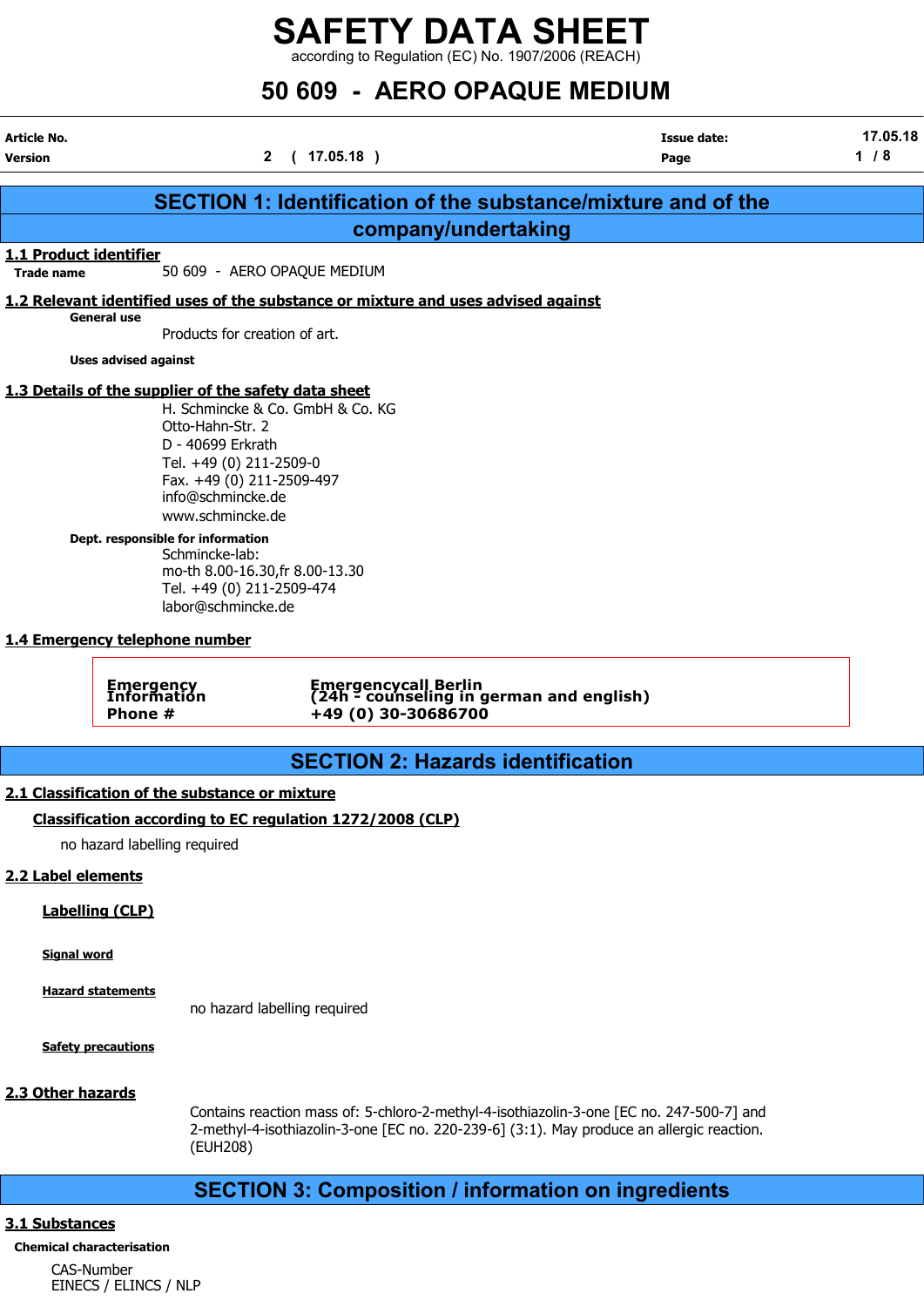according to Regulation (EC) No. 1907/2006 (REACH)

## 50 609 - AERO OPAQUE MEDIUM

| Article No. |          | <b>Issue date:</b> | 17.05.18 |
|-------------|----------|--------------------|----------|
| Version     | 17.05.18 | Page               | ີ<br>൦   |

EU index number Customs tariff number REACH registration No. RTECS-no. Hazchem-Code CI-Number

### 3.2 Mixtures

Additional information

### SECTION 4: First aid measures

### 4.1 Description of first aid measures

#### General information

No special measures are required.

#### In case of inhalation

Seek medical treatment in case of troubles. Move victim to fresh air.

#### In case of skin contact

Thoroughly wash skin with soap and water. In case of skin irritation, consult a physician.

#### After eye contact

If product gets into the eye, keep eyelid open and rinse immediately with large quantities of water, for at least 10 minutes. Seek medical attention if irritation persists.

#### After swallowing

Rinse mouth with water. Seek medical treatment in case of troubles.

### 4.2 Most important symptoms and effects, both acute and delayed

### 4.3 Indication of any immediate medical attention and special treatment needed

### SECTION 5: Firefighting measures

### 5.1 Extinguishing media

#### Suitable extinguishing media

Product is non-combustible. Extinguishing materials should therefore be selected according to surroundings.

Extinguishing media which must not be used for safety reasons none

### 5.2 Special hazards arising from the substance or mixture

May form dangerous gases and vapours in case of fire.

### 5.3 Advice for firefighters

### Special protective equipment for firefighters

Additional information

### SECTION 6: Accidental release measures

### 6.1 Personal precautions, protective equipment and emergency procedures

Avoid contact with skin, eyes, and clothing.

### 6.2 environmental precautions

Discharge into the environment must be avoided.

## 6.3 Methods and material for containment and cleaning up

Methods for cleaning up

Collect spilled material using paper towels and dispose.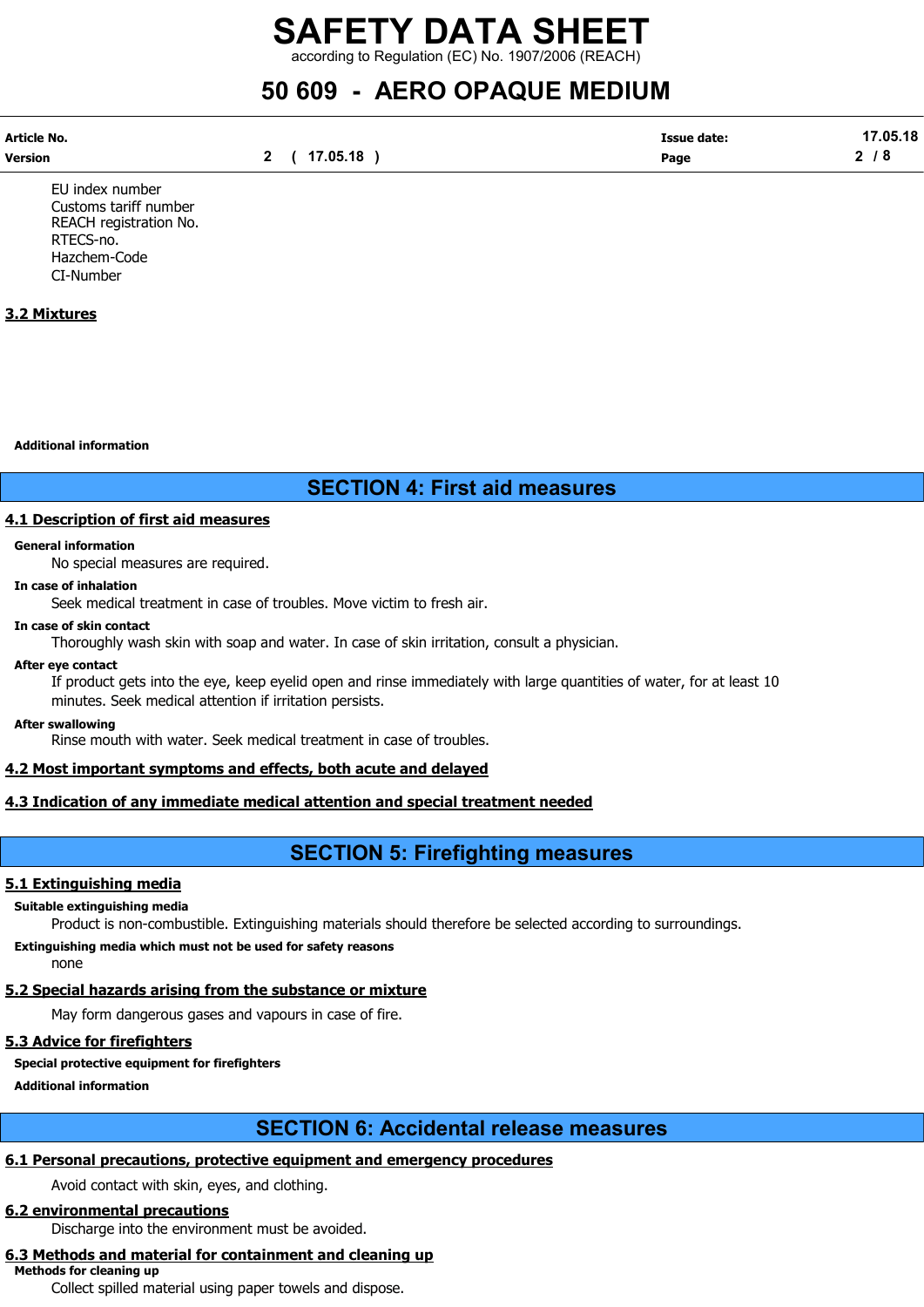according to Regulation (EC) No. 1907/2006 (REACH)

## 50 609 - AERO OPAQUE MEDIUM

| Article No. |              | <b>Issue date:</b> | 17.05.18 |
|-------------|--------------|--------------------|----------|
| Version     | 2 ( 17.05.18 | Page               | 3/8      |

Additional information none

### 6.4 Reference to other sections

Dispose of waste according to applicable legislation. refer to section 13

SECTION 7: Handling and storage

### 7.1 Precautions for safe handling

### Advices on safe handling

No special measures are required.

#### Precautions against fire and explosion

No special measures are required.

### 7.2 Conditions for safe storage, including any incompatibilities

### Requirements for storerooms and containers

Hints on joint storage Storage class Further details

### 7.3 Specific end use(s)

### SECTION 8: Exposure controls/personal protection

### 8.1 Control parameters

#### 8.2 Exposure controls

#### Occupational exposure controls

#### Respiratory protection

With correct and proper use, and under normal conditions, breathing protection is not required.

#### Hand protection

Protect skin by using skin protective cream.

Eye protection

**Goggles** 

#### Body protection

Wash contaminated clothing prior to re-use.

General protection and hygiene measures

### SECTION 9: Physical and chemical properties

### 9.1 information on basic physical and chemical properties

| Form                                   | liguid    |        |     |
|----------------------------------------|-----------|--------|-----|
| Colour                                 | white     |        |     |
| <b>Odour</b>                           | odourless |        |     |
|                                        |           | min    | max |
| Initial boiling point and              |           | $\sim$ |     |
| boiling range                          |           | 100 °C |     |
| Melting point/freezing point           |           |        |     |
| Flash point/flash point range          |           |        |     |
| <b>Flammability</b>                    |           |        |     |
| <b>Ignition temperature</b>            |           |        |     |
| <b>Auto-ignition temperature</b>       |           |        |     |
| <b>Explosion limits</b>                |           |        |     |
| <b>Refraction index</b>                |           |        |     |
|                                        |           |        |     |
| Partition coefficient: n-octanol/water |           |        |     |
| Danger of explosion                    |           |        |     |

Vapour pressure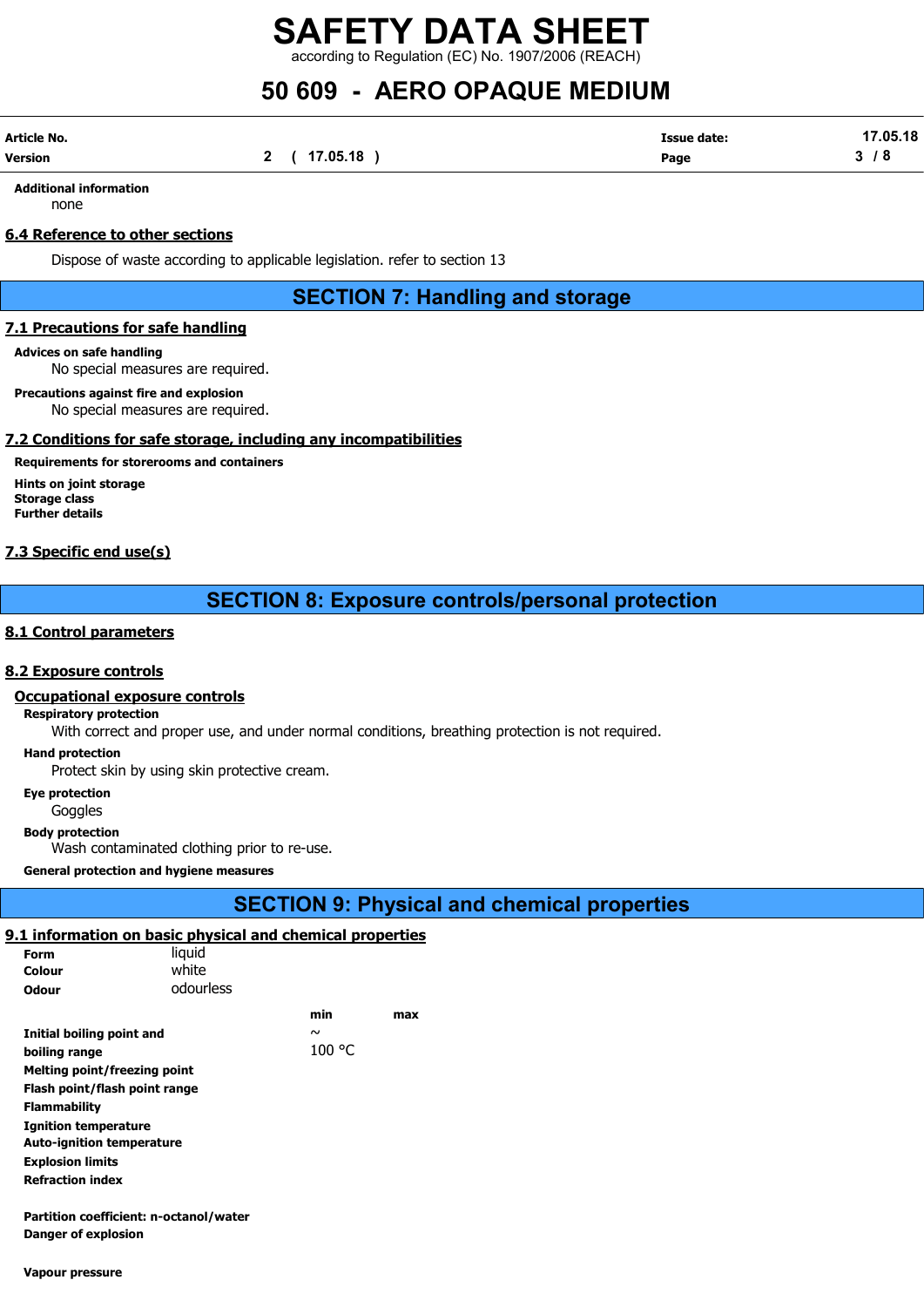### SAFETY DATA SHEET according to Regulation (EC) No. 1907/2006 (REACH)

## 50 609 - AERO OPAQUE MEDIUM

| <b>Article No.</b><br><b>Version</b>                   | $17.05.18$ )<br>$\mathbf{2}$ |      |       | <b>Issue date:</b><br>Page | 17.05.18<br>4/8 |
|--------------------------------------------------------|------------------------------|------|-------|----------------------------|-----------------|
| <b>Density</b>                                         | $\sim$<br>kg/l               | 1,09 | 20 °C |                            |                 |
| <b>PH</b> value                                        | 8,5                          | 8    | 20 °C |                            |                 |
| <b>Viscosity dynamic of</b><br>Viscosity dynamic up to |                              |      |       |                            |                 |

Viscosity kinematic of Viscosity kinematic up to

### 9.2 Other information

### SECTION 10: Stability and reactivity

### 10.1 Reactivity

Product is stable under normal storage conditions.

### 10.2 Chemical stability

No known hazardous decomposition products.

### 10.3 Possibility of hazardous reactions

### 10.4 Conditions to avoid

frost and heat

### 10.5 Incompatible materials

### 10.6 Hazardous decomposition products

In case of fire may be liberated: Carbon monoxide and carbon dioxide

### SECTION 11: Toxicological information

### 11.1 Information on toxicological effects

Acute toxicity No data available

In case of inhalation

No data available

After swallowing

No data available

In case of skin contact No data available After eye contact

No data available

### Practical experience

### General remarks

### Toxicological tests

### SECTION 12: Ecological information

### 12.1 Toxicity

Aquatic toxicity No data available Water Hazard Class 1 WGK catalog number General information

### 12.2 Persistence and degradability

#### Further details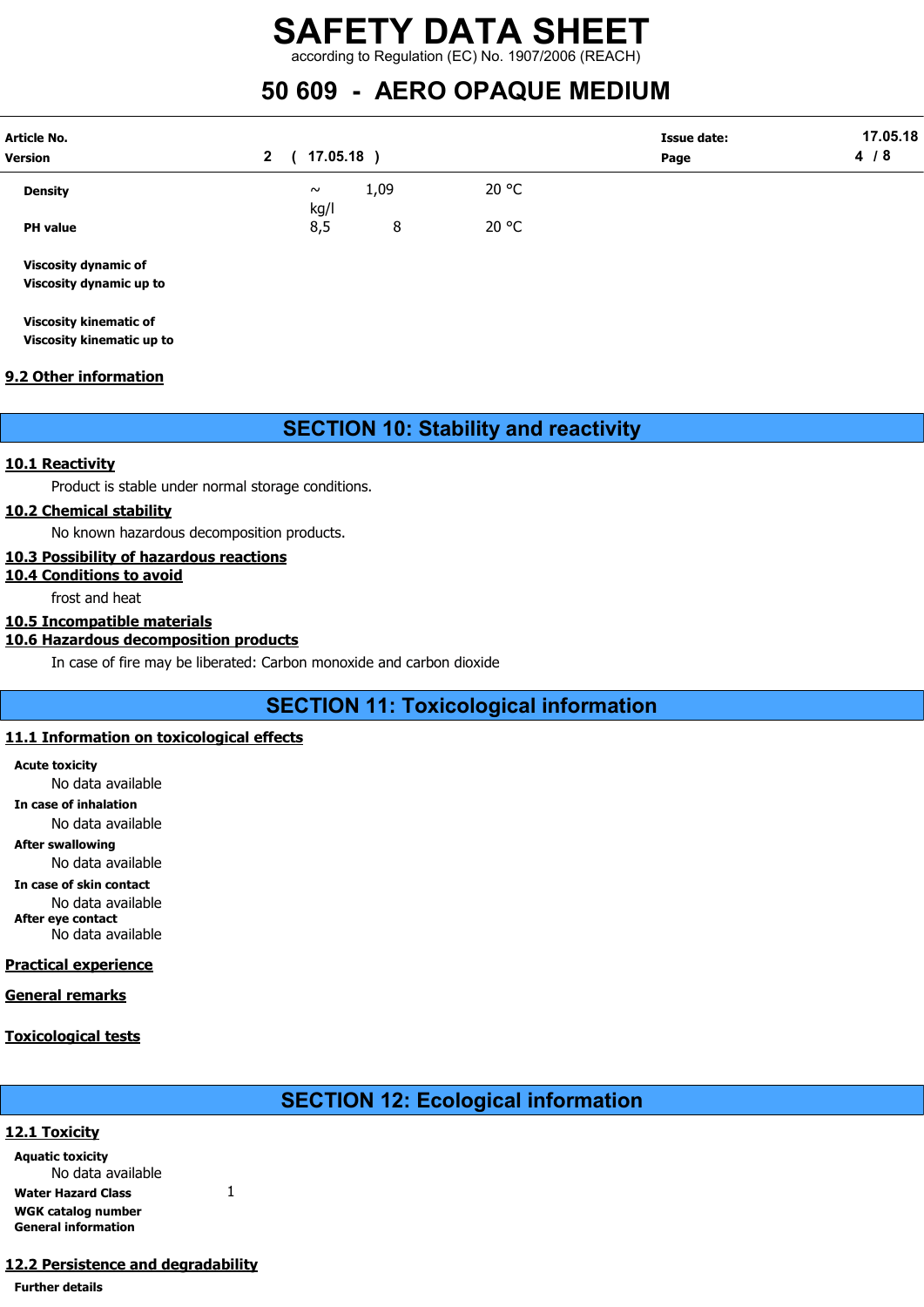according to Regulation (EC) No. 1907/2006 (REACH)

## 50 609 - AERO OPAQUE MEDIUM

| Article No. |              | <b>Issue date:</b> | 17.05.18 |
|-------------|--------------|--------------------|----------|
| Version     | 2 ( 17.05.18 | Page               | 5/8      |

Oxygen demand

### 12.3 Bioaccumulative potential

Bioconcentration factor (BCF) Partition coefficient: n-octanol/water

### 12.4 Mobility in soil

No data available

### 12.5 Results of PBT and vPvB assessment

No data available

### 12.6 Other adverse effects

General information

### Ecotoxicological effects

SECTION 13: Disposal considerations

### 13.1 Waste treatment methods

### Product

Waste key number

waste paint and varnish other than those mentioned in 08 01 11

## Recommendation

### Contaminated packaging

#### Waste key number Recommendation

Non-contaminated packages may be recycled. Handle contaminated packages in the same way as the substance itself.

### Additional information

SECTION 14: Transport information

### 14.1 UN number

### 14.2 UN proper shipping name

ADR, ADN No dangerous good in sense of these transport regulations. IMDG, IATA

### 14.3 Transport hazard class(es)

ADR, ADN IMDG IATA

### 14.4 Packing group

### 14.5 Environmental hazards

Marine Pollutant - IMDG Marine Pollutant - ADN

### 14.6 Special precautions for user

### Land transport

Code: ADR/RID Kemmler-number Hazard label ADR Limited quantities Contaminated packaging: Instructions Contaminated packaging: Special provisions Special provisions for packing together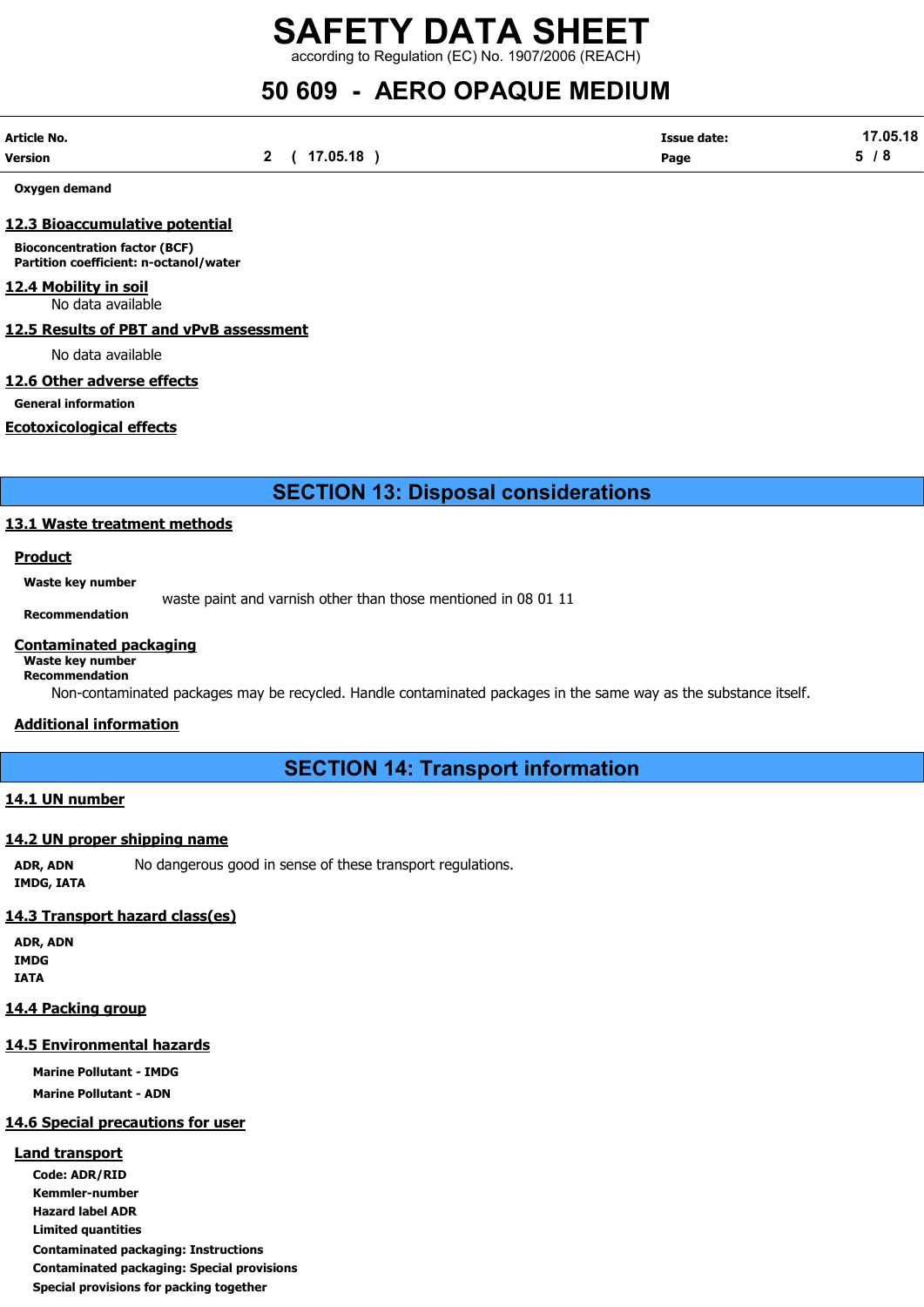according to Regulation (EC) No. 1907/2006 (REACH)

## 50 609 - AERO OPAQUE MEDIUM

| Article No. |              | <b>Issue date:</b> | 17.05.18 |
|-------------|--------------|--------------------|----------|
| Version     | 2 ( 17.05.18 | Page               | 6/8      |

Portable tanks: Instructions Portable tanks: Special provisions Tank coding Tunnel restriction Remarks EQ Special provisions

### Inland waterway craft

Hazard label Limited quantities Transport permitted Equipment necessary Ventilation Remarks EQ Special provisions

### Sea transport

EmS Special provisions Limited quantities Contaminated packaging: Instructions Contaminated packaging: Special provisions IBC: Instructions IBC: Provisions Tank instructions IMO Tank instructions UN Tank instructions Special provisions Stowage and segregation Properties and observations Remarks EQ

### Air transport

| Hazard                      |
|-----------------------------|
| Passenger                   |
| Passenger LQ                |
| Cargo                       |
| ERG                         |
| <b>Remarks</b>              |
| EO                          |
| <b>Special Provisioning</b> |

### 14.7 Transport in bulk according to Annex II of MARPOL 73/78 and the IBC Code

No data available

### SECTION 15: Regulatory information

### 15.1 Safety, health and environmental regulations/legislation specific for the substance or mixture

### National regulations

### **Europe**

Contents of VOC  $[\%]$  0 % Contents of VOC [g/L] Further regulations, limitations and legal requirements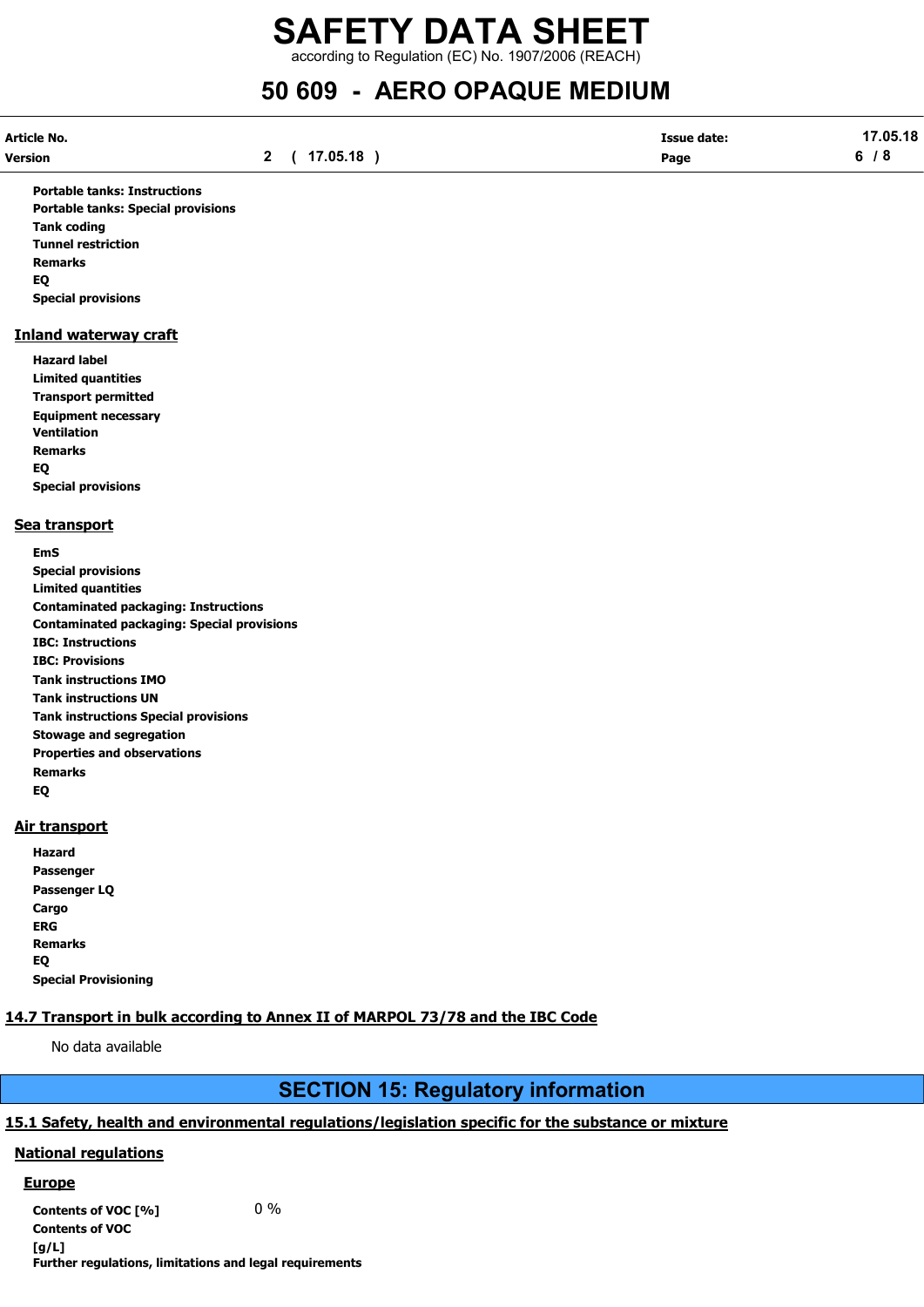according to Regulation (EC) No. 1907/2006 (REACH)

## 50 609 - AERO OPAQUE MEDIUM

| Article No.    |                     | <b>Issue date:</b> | 17.05.18 |
|----------------|---------------------|--------------------|----------|
| <b>Version</b> | 2 ( 17.05.18 )<br>- | Page               | 7 / 8    |

#### Germany

Storage class Water Hazard Class 1 WGK catalog number Incident regulation Information on working limitations Further regulations, limitations and legal requirements

### Denmark

Further regulations, limitations and legal requirements

### **Hungary**

Further regulations, limitations and legal requirements

### Great Britain

Further regulations, limitations and legal requirements

### Switzerland

Contents of VOC [%] 0 %

Further regulations, limitations and legal requirements

### **USA**

Further regulations, limitations and legal requirements Federal Regulations State Regulations

### **Japan**

Further regulations, limitations and legal requirements

#### Canada

Further regulations, limitations and legal requirements

### 15.2 Chemical Safety Assessment

### SECTION 16: Other information

### Further information

#### Hazard statements (CLP)

#### Further information

This information is abased on our current state of knowledge and describes the security standards applicable to our product for the purpose provided. The information provided here does not constitute a legally binding warranty of specific characteristics or of suitability for a specific application use of the product is thus to be adapted to the user's special conditions and checked by preliminary tests. We are thus unable to guarantee product characteristics or accept an liability for damage arising in connection with the use of our products.

#### Literature

For abbreviations and acronyms, see: ECHA Guidance on information requirements and chemical safety assessment, chapter R.20 (Table of terms and abbreviations).

#### Reason of change

#### Additional information